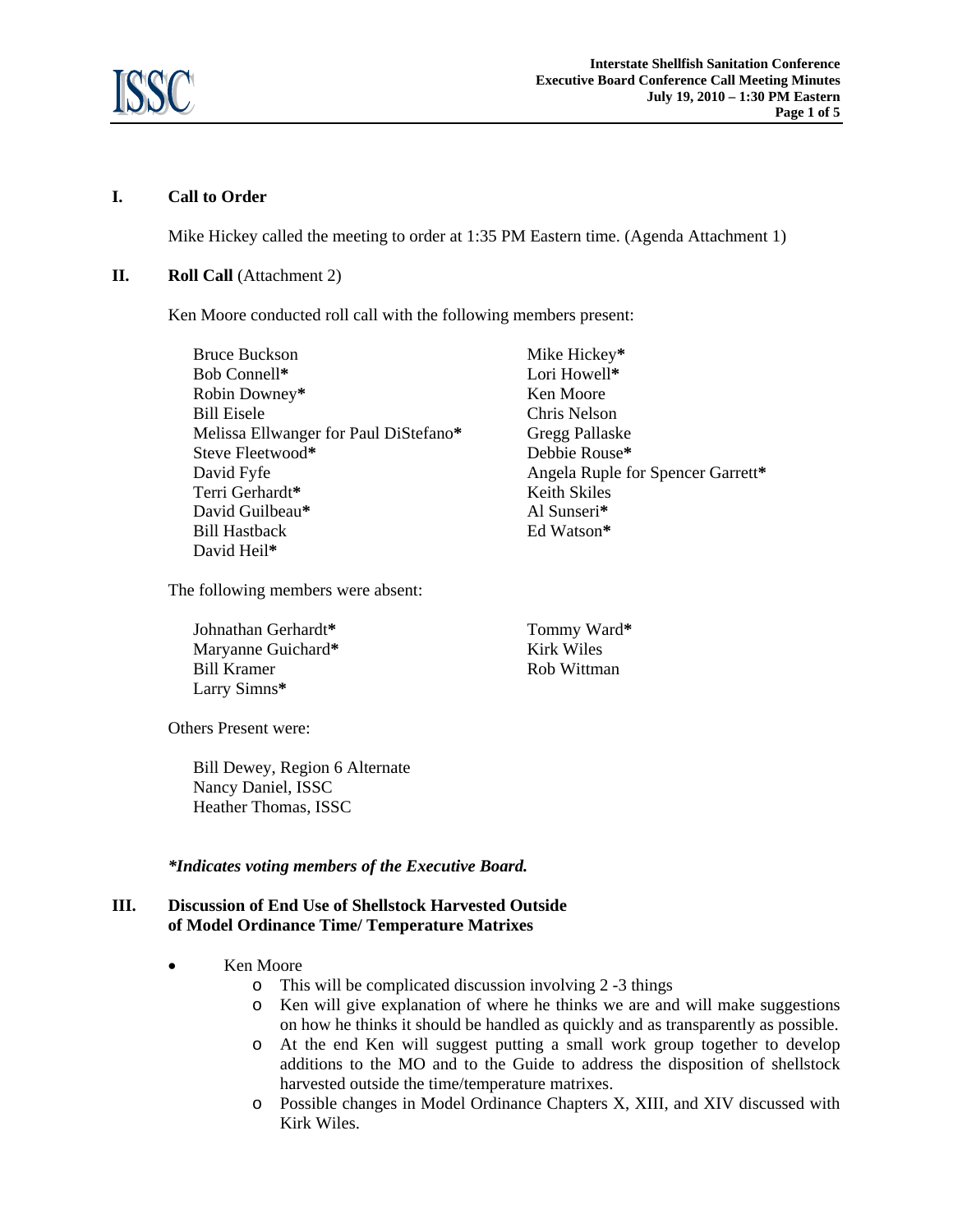

• July 8, 2010 memo (Attachment 3) sent by email to Executive Board:

This week I was notified by the USFDA that there were two (2) *Vv* related deaths in Washington, DC possibly from green tag oysters shipped to retail by a Virginia certified dealer. The investigation has not confirmed that the deaths were associated with green tag oysters. However, green tag oysters were observed in retail outlets in Washington, DC for raw oyster consumption sale. Green tags are used as a control measure by States in their *Vv*  Management Plans and strict enforcement is critical to the success of the National Program in meeting the 60% goal established by the ISSC. It is imperative that the ISSC address this situation immediately.

I suggest the first step in addressing this situation is for the ISSC Executive Board to establish an effective date for the removal of "for cooking only" which was adopted in Proposal 09- 210 and Proposal 09-234. Although this language is part of the *Vp* Control Plan it does allow oysters from the Gulf of Mexico to be shipped that have not met the controls established by the Gulf States to address *Vv*. I recommend establishing an effective date of July 11, 2010, for the removal of "for cooking only". The present effective date is the publishing of the 2009 NSSP Guide for the Control of Molluscan Shellfish. In discussions with FDA it is likely that the Guide would not be available on FDA's website until the fall of 2010.

FDA has previously indicated that a certified dealer can not ship green tag oysters to a retailer and be in compliance with the NSSP and the Seafood HACCP Regulation. The rationale is that a hazard can not be passed on to the consumer or end user. Restaurants are considered end users and processors can not rely on retail establishments to address food safety hazards such as *Vibrio.* I concur with FDA's position and although the establishment of an implementation date for removing "for cooking only" does not completely address the enforcement issue, it may help certified dealers to understand that selling to a restaurant which indicates they plan to cook the product is not acceptable practice.

I have discussed this with ISSC Executive Board Chairman Mike Hickey. The Executive Board can handle this in one of two ways. We can schedule a conference call or you can agree to vote by email to establish an implementation date. Please advise us of your preference no later than 5:00 PM Tuesday, July 6, 2010. I realize this is short notice but given the magnitude of this problem I think it is important that the Conference act decisively and without delay. I will be contacting you next week to schedule a conference call to discuss enforcement of shipping requirements for green tag product. I think it imperative that we communicate to all States the expectations of ISSC as it relates to shipping requirements of oysters harvested and labeled with green tags.

Motion by Lori Howell: I find that the recommendation of the Executive Director to establish an earlier effective date for removal of "for cooking only" is consistent with the actions of the voting delegates. Based on that information and a review of the actions taken by the conference I make the following motion:

That July 11, 2010 shall be established as the effective date for the removal of "for cooking only" from Proposal 09-210 and 09-234 and that an Executive Board conference call be scheduled to begin discussions/precautions pertaining to the use of green tags.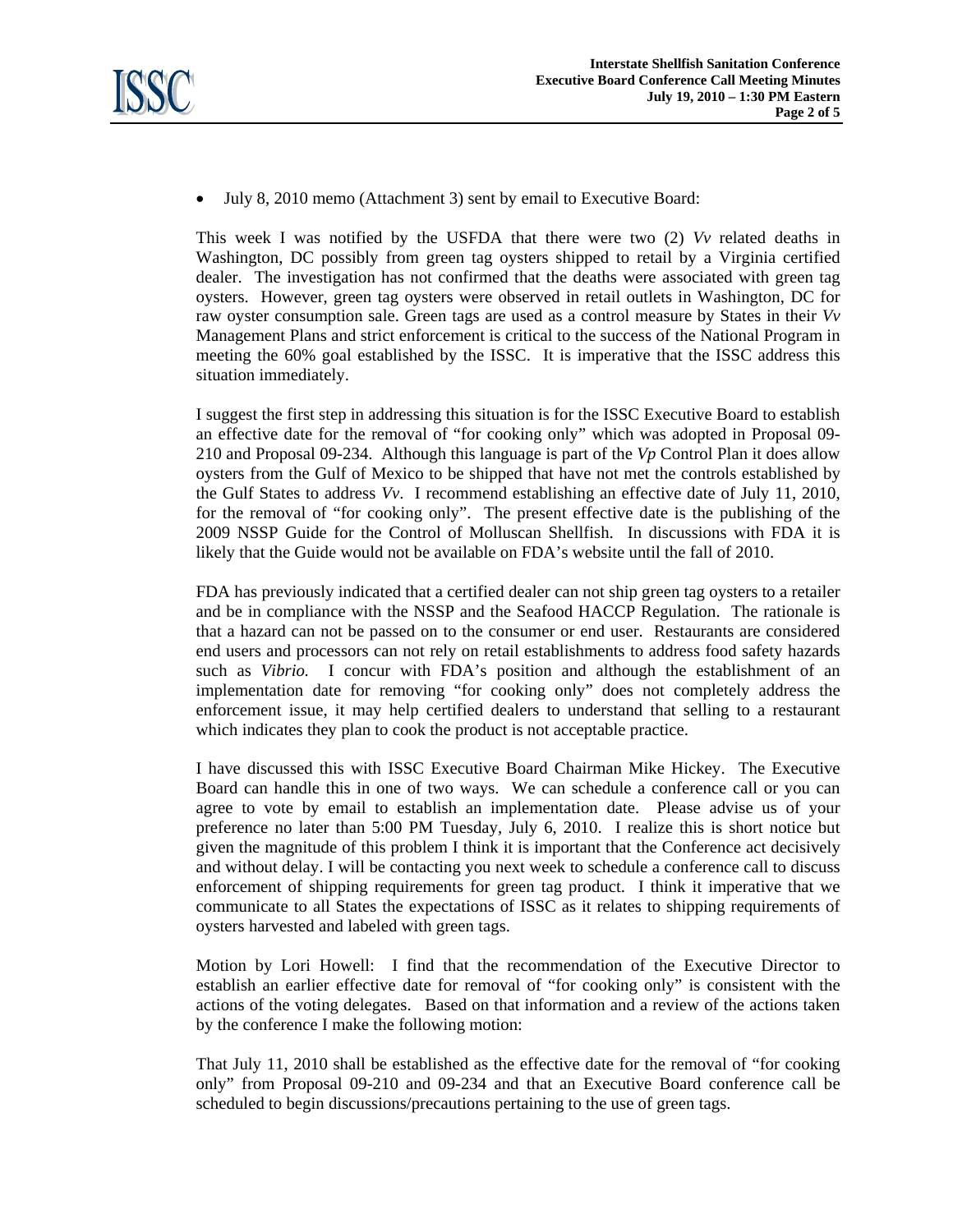

The motion was seconded by David Guilbeau and approved with an email vote by the Board.

• Ken referred to FDA letter of July 12, 2010 to ISSC (Attachment 4)

This letter is to follow-up on a recent occurrence that FDA reported to the ISSC and which we believe warrants a full dialogue with the Interstate Shellfish Sanitation Conference (ISSC).

In early June, a visit by the State Standardization Officer (SSO) for the District of Columbia and FDA to the Wharf retail seafood markets in Washington, DC, found shellstock for sale at three retail businesses. Each of the three locations was offering for sale raw untreated oyster shellstock harvested from Texas and/or Louisiana. The oyster shellstock had been purchased from Louisiana and Texas by a single NSSP certified dealer in Virginia, who then sold the shellstock to the three DC retail establishments. Each container of shellfish displayed the original Texas or Louisiana dealer's tag. The Louisiana tags were green and stated, "For Shucking by a Certified Dealer or Post Harvest Processing Only". The Texas tags stated in bold red lettering, "For Cooking Only or PHP." Each retail establishment was selling the oysters as live shellstock for raw consumption. None of the retail establishments were certified under the NSSP to either shuck or Post Harvest Process the oysters. They serve only as retail seafood establishments.

Subsequent to the time of that visit in June, two *Vibrio vulnificus (Vv)* deaths have been attributed to consumption of oysters purchased at the DC Wharf retailers. In both instances oyster shellstock associated with the deaths came from the Virginia dealer referred to above. In one instance the oysters were labeled with a Louisiana tag that stated, "For Shucking by a Certified Dealer or Post-Harvest Processing Only". In the other instance the oysters were labeled with a Texas tag that stated, "For Cooking Only or PHP". Sale of this product by the Virginia dealer to retail outlets is clearly in violation of the NSSP Model Ordinance. The fact that a certified dealer would sell product intended for shucking or treatment by a NSSP certified dealer is extremely troubling. The Louisiana and Texas tags were intended to ensure that the oysters were not sold for raw consumption in accordance with NSSP controls for *Vibrios*. Failure by the Virginia dealer to adhere to NSSP requirements for controlling *Vibrio*s questions the ability of the NSSP to ensure that measures for controlling Vibrio illnesses are carried forward from dealer to dealer and state to state.

In addition to the tags bearing the "For Shucking by a Certified Dealer or Post-Harvest Processing Only" or "For Cooking Only or PHP" language, the tags also included the NSSP Consumer Advisory statement. This raises another question relative the labeling of oyster shellstock not intended for raw consumption. Is inclusion of the advisory on such product contradictory and does it create some level of confusion?

FDA requests that the ISSC engage in a deliberative discussion regarding the issues identified above. Because of the obvious ability to jeopardize ISSC efforts to control *Vibrios*, it is necessary that the Conference immediately address these issues and prevent future occurrences and the continued undermining of state and industry efforts to control Vibrio illnesses.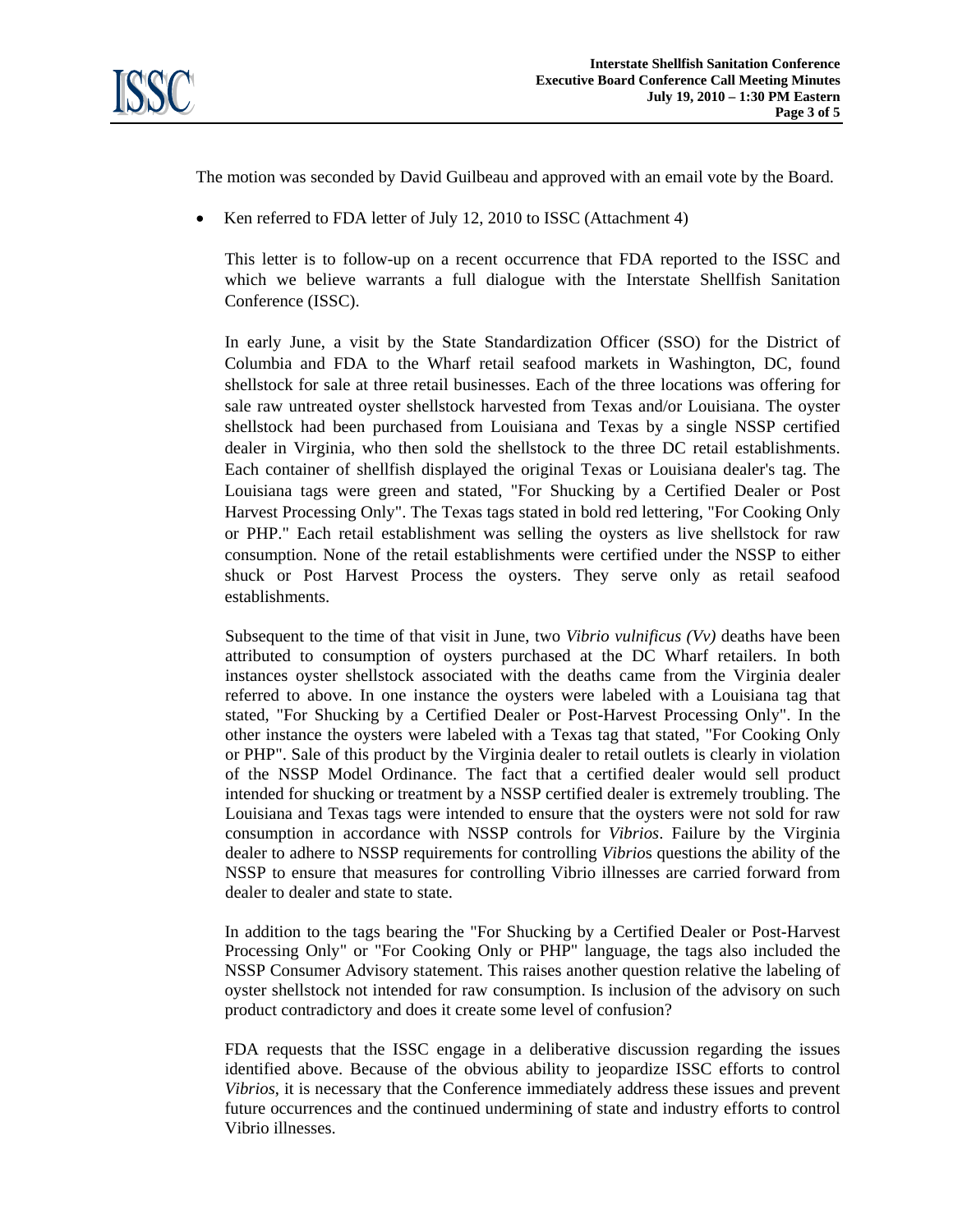

Ken referred to Proposal 07-202 (Attachment 5) and FDA's letter of July 8, 2008 (Attachment 6) rescinding concurrence of this proposal. ISSC pointed out that procedurally that was inappropriate and that FDA could not rescind concurrence. The Board recognized that Seafood HACCP regulation does not allow hazards to be passed on to consumers. Conceptually the Conference agreed with FDA but said that procedurally FDA could not withdraw its concurrence so the Board asked the VMC to develop language, which they did and the Board adopted the language and changed the language from "for cooking only" and basically said for shucking or PHP. Consistent with the Constitution, Bylaws, and Procedures a proposal was submitted at the 2009 Biennial Meeting taking "for cooking only" out and leaving for shucking for a certified dealer or PHP only. The intent was that raw shellstock would not be sent to retail and that obviously happened here.

Received letter from Keith Skiles, State of Virginia (Attachment 7). The statement in the letter is correct that while the Conference intended for it to be the case, there is not an NSSP requirement that prohibits a certified dealer from selling product harvested outside of the matrix and tagged for cooking only, for shucking only, or for PHP only to a retailer. If this is the case, it is time to put language into the Guide that talks about disposition of this product and who receives the product. Language could be inserted in Chapters XIII and XIV under Critical Control Points on who can receive the product. Other than the original shipper, if you don't ability to shuck or to PHP maybe you should never receive product. Customers may have ability. Also, add requirements about disposition of products and in Chapter X require record keeping showing what kind of product was received and what the disposition was. Records check would indicate how much "green tag" product was received by a dealer and how they disposed of it. There is currently no differentiation in the NSSP regarding how product that is harvested outside the matrix is to be handled differently from product that has a regular shipping tag. We can now see what the implications are when that product is being sold as the same product.

Ken suggested appointing a small work group and letting that work group present the Board with language which could be adopted on an interim basis because time is critical. Within the next 7-10 days should have language that can be submitted to the Board for adoption. David Heil made a motion to approve Ken's suggestion and the motion was seconded by Lori Howell.

Keith Skiles would like to serve on work group.

Chris Nelson offered a friendly amendment to David Heil's motion that Ken write a letter to all 50 states to explain what has happened and say that it was never the intent for this product to be sold to retail and that the ISSC Executive Board is considering adopting interim language to address this issue but in the meantime it is the expectation of the ISSC that each State will find a way to deal with this and we recommend that you contact your dealers and make them aware of this. The friendly amendment was accepted by David Heil and Lori Howell (second to original motion). The motion passed with a voice vote by the Board.

# **IV. Possible Solutions**

- **A. Model Ordinance Changes and**
- **B. FDA Interpretation(s)**